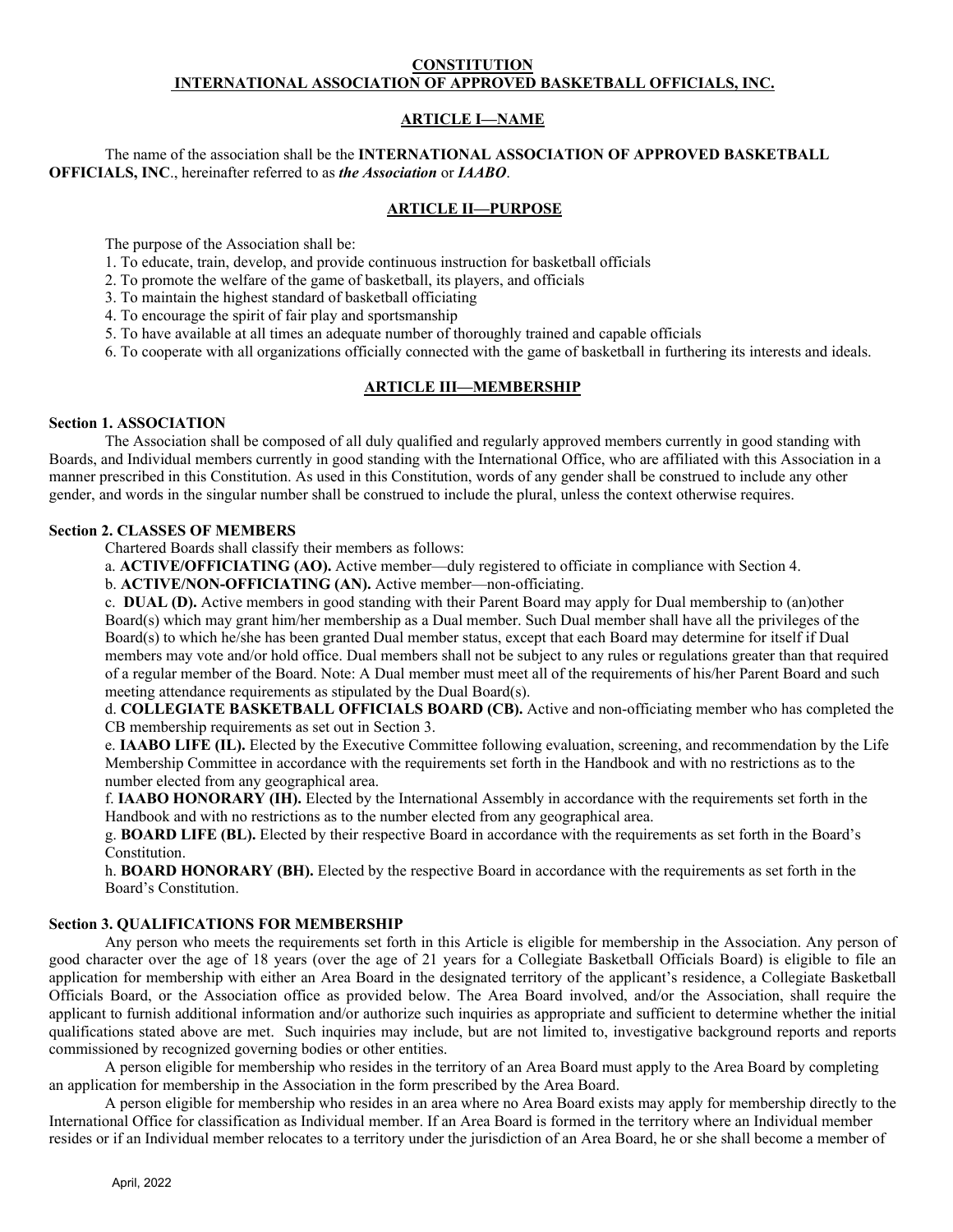such Board at such time as the International Office transfers his or her membership to the appropriate Area Board. Thereafter, the member shall meet all requirements of the Area Board to which he or she is transferred.

 CB membership is open to any member over the age of twenty-one (21) years who has had at least three (3) years' experience officiating basketball at the varsity high school or college level(s) as an active official on the officiating staff of a recognized college basketball coordinator or supervisor. Such person shall file an application for membership with a recognized CB Board as provided herein. The CB Board involved, and/or the Association shall require the applicant to furnish additional information and/or authorize such inquiries as appropriate and sufficient to determine whether the CB membership qualifications are met. The provisions of Sections 4, 5, 8, and 12 of this Article shall not apply to CB members.

# **Section 4. ADMISSION TO MEMBERSHIP**

a. **Membership.** Active/Officiating Membership is open to applicants eighteen (18) years of age or older who establish a satisfactory record of health and character; and file a written application in the form prescribed by the Area Board or Association Office. In addition to the requirements set forth below, qualified applicants must pass an official IAABO Written Examination prepared by the Rules Examination Committee, and administered on the first or last Monday in November with a passing grade of eighty percent (80%). Boards which conduct applicant classes in the spring shall administer the IAABO Written Examination prepared by the Rules Examination Committee no later than the second Monday in June. The Rules Examination Committee shall prepare separate sets of questions for the respective examinations.

b. **Practical Floor Test.** Those applicants who pass the official IAABO Written Examination will be eligible to take the IAABO Practical Floor Test. The Board shall send the examination results to the Executive Director.

c. **Additional Requirements—Option of Area Board.** In addition to the foregoing, applicants must pass all testing requirements, comply with all attendance requirements, pay all dues and assessments, and otherwise comply with all requirements established by the Parent Board to which the application is made.

d. **Registration.** Every applicant who passes the IAABO Written Examination, the IAABO Floor Examination, any applicable oral examinations or other evaluation criteria, complies with meeting and attendance requirements and pays the appropriate dues, must be registered with the Association Office on or before the ensuing fifteenth day of May as an Active/Officiating (AO) member. Area boards shall collect the international registration fee and remit the international registration fee and register members with the Association office.

e. **Waiver.** An applicant who has had at least three (3) years' experience officiating basketball at the sub-varsity high school or college level and has been certified by a duly qualified commissioner or Association, may be admitted as an Active/Officiating member. The Parent Board may waive the requirements of Subsections b, c and/or d above.

f. **Optional Examination Procedure.** Those applicants who fail to attain a score on an Official IAABO Written Examination of eighty percent (80%) but whose grade is at least seventy percent (70%), may, at the option of the applicant's Area Board, take the IAABO Practical Floor Examination and an alternate official IAABO Written Examination prepared by the Rules Examination Committee as follows:

 1. For Area Boards administering the Written Examination on the first Monday in November, applicants must take the Alternate Written Examination on either the last Monday in November; or, on the first Monday in March of the following year, at the option of the Area Board.

2. For Area Boards administering the Written Examination on the last Monday in November, applicants shall take the Alternate Written Examination on the first Monday in March of the following year.

## **Section 5. EXAMINATION**

 Every Active/Officiating member shall take an annual Written Examination. Boards have the option of using either the annual or refresher examination for this purpose. If the November applicant examination is utilized, it shall be administered after the respective November examination date. Each Area Board may use the results of the examination as it feels will be most beneficial for the interest of the Board and members.

#### **Section 6. TERM OF MEMBERSHIP**

 Subsequently, and as long as such member shall remain in good standing according to the regulations and other criteria of his/her Area Board, he/she shall be entitled, except for the permissible limitation stated in Section 2(c) of Article III concerning Dual members, to all the rights and privileges of membership and shall be bound by the rules and regulations expressed herein and by the Rules and Constitution and By-Laws of his/her Board.

### **Section 7. LAPSED MEMBERSHIP**

 A member whose name is dropped from the membership rolls by reason of resignation or failure to pay dues may reinstate his or her membership within two years of termination thereof by written application to his or her Parent Board. The Parent Board involved may impose such requirements as provided in its By-Laws as a condition for granting of the member's request for reinstatement, including, but not limited to, a written or practical test in order to reinstate membership. If reinstatement is sought by a member whose name was dropped from the membership rolls by reason of failure to pay dues, his or her Parent Board shall require payment of all delinquent dues and assessments.

## **Section 8. REQUIRED ATTENDANCE**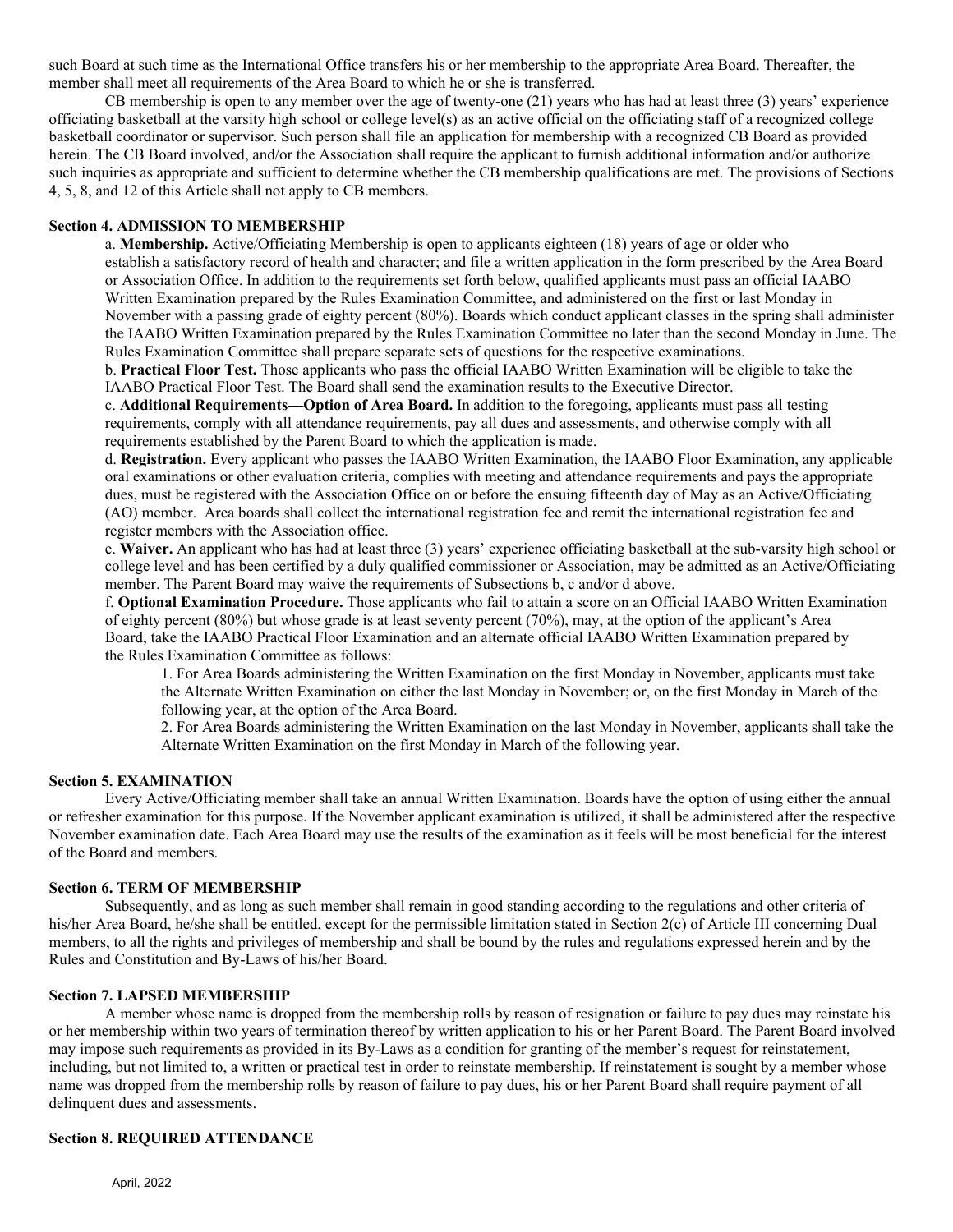All Active/Officiating (AO) members of this Association shall be required to attend not less than three meetings of his or her Board immediately before or during a basketball season, at least one of which shall be a designated interpretation meeting.

### **Section 9. FINANCIAL OBLIGATION**

 Members shall be required to pay all dues, fines, and assessments to their Boards, or through such Boards to the Association by designated due dates.

# **Section 10. GOVERNING AUTHORITY**

Members shall comply with the requirements of this Constitution and the Constitution and By-Laws of their own Boards.

# **Section 11. RIGHTS OF MEMBERS.**

 Members may wear the official uniform; annually receive a membership card and the Handbook; officiate with other members of this Association; and shall receive such other benefits as may be provided by the Association or its Boards. There are no restrictions upon members as to where they function.

## **Section 12. ACCEPTANCE OF TRANSFER**

With the exception of CB Board(s), a Board must accept a member who, because of a change in his/her legal residence, comes within the jurisdiction of such Board. Such member must be in good standing and shall have the same status of membership as he/she had at the time of the transfer and shall be subject to the rules and regulations of the Board to which he/she transfers. If at the time of the transfer, the transferring member has paid International dues to the Board from which he/she is transferring, the transferring member shall not be required to pay additional International dues for that year. However, the transferring member shall be subject to the same assessments which the new Board requires of its members.

## **Section 13. TRANSFER OF AUTHORITY**

 The secretary of the Board from which a member is transferring, shall notify the secretary of the Board into whose jurisdiction the member is transferring, as well as the Executive Director, of such transfer. Such notification shall include the status of the member and any other information which the secretary deems necessary.

## **Section 14. MEMBER'S STANDING**

 A Board may not accept into membership a member who is not in good standing with the Association and the Board from which he/she is transferring.

### **Section 15. GROUNDS FOR DISCIPLINE**

 For the failure to comply with the Constitution of the Association, the Constitution or By-Laws of a chartered board, or regulation(s) of the Association, a member's Area, District, Collegiate, or State Board, delinquency in the payment of dues, assessments or fines; or for any other conduct conclusively established to be contrary to the best interests of the Association or a chartered board, or conduct which reflects discredit upon the Association or a chartered board; and subject to the provisions of Sections 16-18 of this Constitution, a member may be suspended for not more than one year, expelled, and/or fined. Conduct which reflects discredit upon the Association or a chartered board includes, but is not limited to: (1) failure to comply with any Association or chartered board requirements imposed on members to authorize, on a periodic basis, the inquiries required of applicants for membership as per Section 3 above; and/or (2) conduct reflecting a failure to meet continuing requirements of chartered board membership as documented in investigative background reports and/or other investigation reports. All suspensions and expulsions of members from an Area, District, or Collegiate Board shall be promptly reported by the Board to the Executive Director, who shall inform all affected dual and parent boards of the suspension or expulsion. No member who is suspended or expelled from an Area, District, or Collegiate Board shall be deemed to be in good standing with any dual or parent board unless and until: (1) The member is reinstated to membership by the Board imposing the suspension or expulsion; (2) The member is reinstated to membership at the direction of a State Board following a successful appeal; or, (3) The member is reinstated to membership at the direction of the Executive Committee following a successful appeal. Should a suspended or expelled member be reinstated to membership in an Area, District, or Collegiate Board, his/her membership with his/her parent and/or dual board(s) shall be reinstated as applicable. An expelled member desiring reinstatement to membership in the Association shall successfully complete all requirements of Article III Section 4a through d. No waiver or optional examination procedures are permitted.

### **Section 16. APPEAL**

 Any member who has been suspended or expelled by a Board may appeal such suspension or expulsion to a District and then a State Board (if the Area Board is affiliated with a District and/or State Board). Following the disposition of all appeals to the local, District, and State boards, the Board involved shall notify the appealing member and the Executive Director. Within 30 days following such notification the suspended or expelled member may then appeal directly to the Executive Committee. The Executive Committee shall conduct a plenary hearing on notice to all parties which notice shall set forth the procedure and governing rules for the conduct of the hearing. In appropriate cases, including, but not limited to when an expedited procedure is necessary, the Executive Committee may direct that an appeal hearing be conducted by a telephone conference call or other electronic means, subject to the quorum requirements set out in this Constitution. The statements and testimony presented during the telephone conference call or meeting conducted by other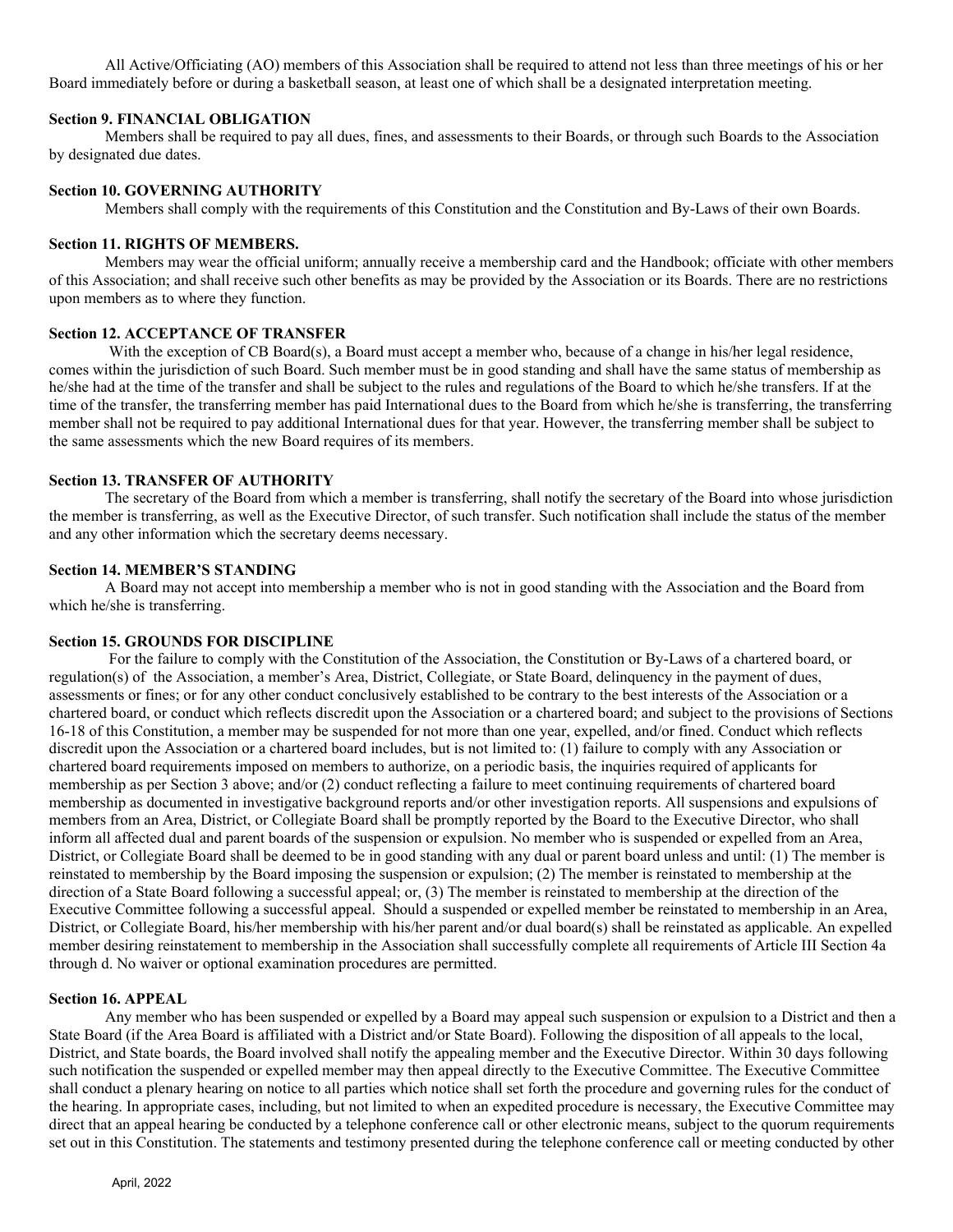electronic means or shall be recorded and reflect that the appeal hearing was conducted by a telephone conference call or by other electronic means at which all parties and participants could simultaneously hear each other. Any action taken in an appeal hearing held via telephone conference shall be reported by the President at the next regular Executive Committee meeting. All Out of pocket costs and expenses associated with the hearing by the Executive Committee shall be apportioned and assessed in such amounts as deemed appropriate by the Executive Committee in its sole discretion. The appellant shall deposit with the Association a deposit for costs or a surety bond, in an amount to be determined by the Executive Director. The decision of the Executive Committee on the appeal shall be final.

## **Section 17. JURISDICTION**

 If a Board shall fail to act in the event of a violation of Section 15 of this Article, the Executive Committee may take jurisdiction and enforce the provisions of this Constitution in accordance with Section 18 below.

### **Section 18. RIGHT OF HEARING**

 A member charged with a violation of this Constitution or the Constitution of a Chartered Board, or any other violation of rules and regulations governing conduct of members of this Association, shall have the right to be heard in person and shall be notified in writing of the date, time and place of the hearing, the nature of the charge or charges, and the name of the person or persons so charging him or her. The member charged shall be afforded a reasonable time to prepare for the hearing.

## **Section 19. DISCIPLINE NOTICE**

 A suspended or expelled member may not accept assignments or officiate as a member of the Association during the period of suspension or subsequent to the member's name being stricken from the membership rolls as a result of expulsion. The Parent Board or the office of the Executive Director shall keep on file and have available for inspection a current membership roster denoting the status of all members as to eligibility to officiate as a member of the Association. Such membership rolls shall be available for inspection at such reasonable times as determined by a Chartered Board and may, at the option of the Board or the office of the Executive Director, be reproduced and disseminated in printed, electronic, or magnetic form, or via electronic means upon request of individuals or institutions so requesting same.

# **ARTICLE IV—BOARDS**

### **Section 1. DEFINITIONS**

 **a. Chartered Boards.** A Chartered Board shall mean an area, district, state, collegiate, or comparable duly organized officials' organization in good standing in the Association.

 **b. Area Boards.** An Area Board shall be organized in accordance with Section 1c of this Article and shall be assigned a geographical territory by the Executive Committee. Any modifications to the territory of an Area Board must be approved by the Executive Committee, in which case a revised charter reflecting such registered modification shall be issued by the Executive Director to the Area Board(s) affected.

**c. District Boards.** Two or more Area Boards may combine to form a District Board for administrative purposes. Within a District Board all Area Boards within that district must affiliate with that District Board.

 d. **State Boards.** Two or more District Boards may combine to form a State or comparable geographic Area Board for administrative purposes. (All Boards encompassing a geographical area whose functions are equivalent to a state shall be referred to as State Boards.) Within a State Board all District Boards within that state must affiliate with that State Board. (This applies to those states where a State Board exists.)

 e. **Parent Boards.** A Parent Board is an Area, District, Collegiate, and/or State Board which has jurisdiction over an area where a member resides.

 f. **Collegiate Basketball Officials Boards.** A Collegiate Basketball Officials Board (CB) is comprised of collegiate basketball officials who have completed the Collegiate Basketball Officials Board (CB) requirements of Article III Section 3.

### **Section 2. BOARD PURPOSE**

 **a. Preamble.** Boards shall organize themselves to promote the purposes of this Association within the area of their jurisdiction. They shall conduct regular and interpretation meetings and take such other steps as may be necessary or desirable to increase the effectiveness of the Board and the Association, and to improve officiating technique within the territory.

 **b. Governing Authority of Boards.** Boards shall be subject to the jurisdiction and authority of the Association and the Executive Committee. Where provisions of a Board's Constitution or By-Laws conflict with the Constitution of the Association, the International Association Constitution shall be followed. The policies of the Board and the duties and the privileges of its members must be outlined specifically. Each elected or appointed officer and director of a local board must be a member in good standing of the Association. Chartered Boards shall have the right to formulate their own policies including, but not limited to, voting, working with non-members, IAABO uniforms, and local Board procedures so long as those policies do not conflict with this International Constitution. A copy of the current Constitution and By-Laws of each Board shall be placed on file with the Executive Director.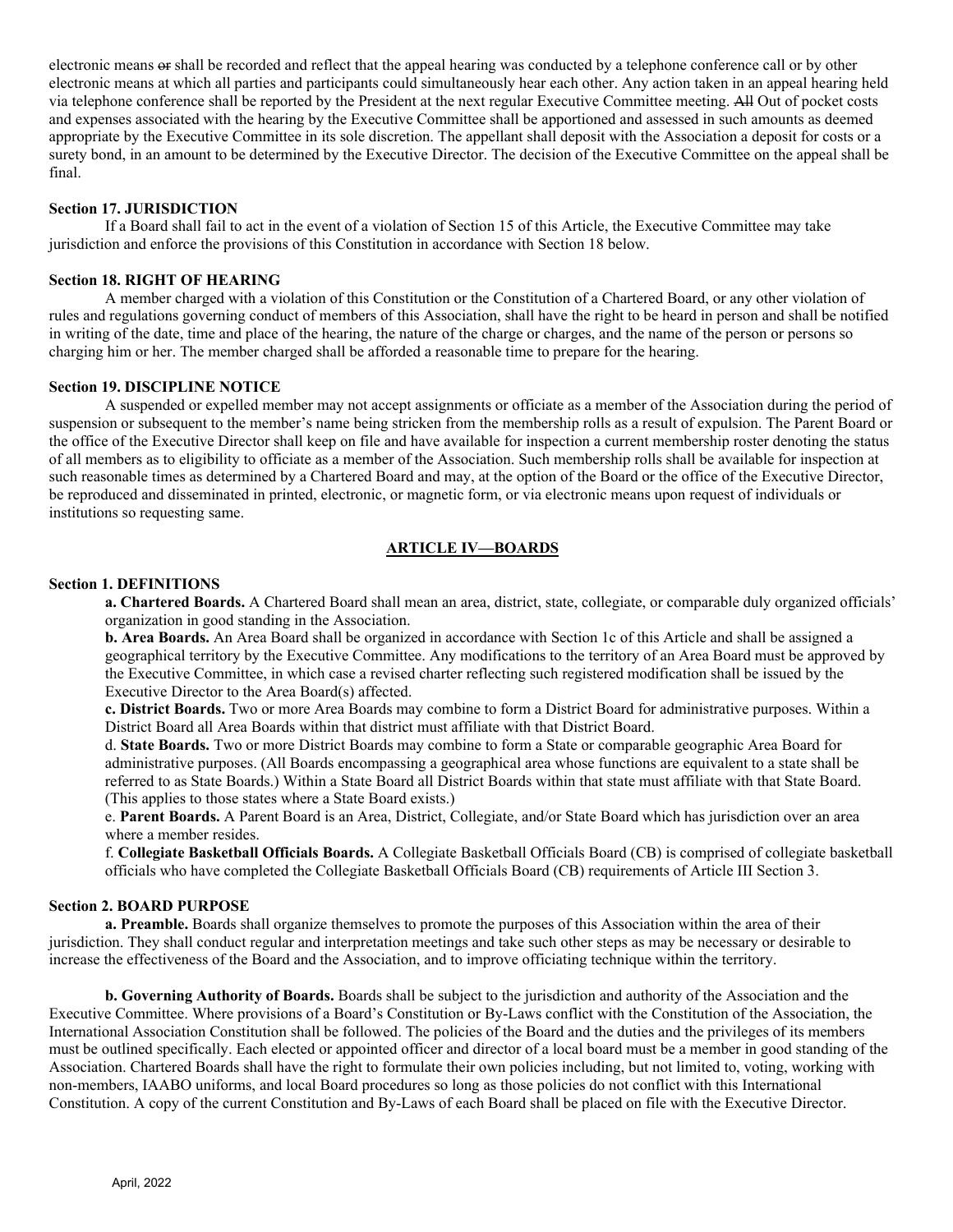**c. Rights of Boards.** Boards shall have the right to utilize the name of the Association in the name of the Board, may acknowledge affiliation of the Board with the Association, and may receive other rights and benefits granted by the Association to its' member boards. The Association and its' Boards are not and shall not be considered joint venturers, partners, legal representatives, or agents of the other. Neither the Association or any of its' boards shall act or represent itself to be acting in any of these capacities. Neither the Association nor any Board shall have the right or power to bind or obligate the other party in any manner and shall not make or represent that it has the power to make any agreement, representation, warranty, or obligation, express or implied, on behalf of the other party. Neither the Association nor its' Boards shall be liable for any act, error, omission, debt, or other liability or obligation of the other party.

# **Section 3. DUTIES OF BOARDS**

a. **Financing Boards.** Boards shall have the responsibility of collecting and forwarding the International dues or assessments to the Association and shall have the right to levy such charges as may be necessary for the proper functioning of the Board. In the event an Area Board is affiliated with a District and/or State Board, such International dues or assessment may be paid through the District and/or State Boards at the option of the District and/or State Board. Each Board shall have its financial records and accounts reviewed annually by a committee designated by the Board's Board of Directors for that purpose.

b. **Representatives to International Assembly.** Boards shall select their representatives to serve as members on the International Assembly in accordance with the basis of representation as set forth in this Constitution.

c. **Required Meetings.** With the exception of CB Boards, Boards shall conduct a minimum of six meetings during a season. At least five of these meetings shall be devoted to rules study and officiating procedure.

d. **Education and Training Program.** With the exception of CB Boards, each Board shall establish a training program for applicants and members.

e. **Designation of Official Interpreter.** With the exception of CB Boards, Each Board shall elect and/or appoint one of its members to serve as its Official Interpreter for a term of office of such length as is determined by that Board. The Official Interpreter shall attend the annual or a regional conference for Official Interpreters held under the direction of the Association.

f. **Duties of Interpreter.** Following such conferences, the Official Interpreter shall hold meetings throughout his/her entire territory in the interest of uniformity and strict interpretation of the rules, the mechanics, and techniques of good officiating before and during the basketball season as a means of educating officials, coaches, players, and others interested in the fundamentals of good officiating. He/she must at all times present himself/herself as a representative of the IAABO.

**g. IAABO Logos.** The use of the IAABO logos, the name 'International Association of Approved Basketball Officials, Inc.', and the Association's acronym 'IAABO' by boards shall always include the name of the chartered board so as not to confuse communications from the Association with those of any of its' chartered boards. All communications by a chartered board and its officers, employees, and agents thereof, in correspondence or promotional materials, shall identify the chartered board by the chartered board's legal name.

## **Section 4. FORMATION OF AN IAABO BOARD IN A TERRITORY WHERE NO IAABO BOARD IS IN EXISTENCE**

 Any group of thirty or more Active or Individual IAABO members or persons with at least three (3) years' experience officiating basketball at the sub-varsity high school or college level and have been certified by a duly qualified commissioner or Association, may apply to the Executive Director for the establishment of a new Area Board in a territory where no chartered board currently exists. The application shall clearly delineate the proposed territory. Note: For good cause shown, applications submitted on behalf of groups having less than thirty persons of like qualifications may be considered by the Executive Director. All applications shall be investigated by the Executive Director who shall report the findings to the Executive Committee. The Executive Committee may undertake its own investigation. Upon a favorable vote of two-thirds of the Executive Committee, the new Area Board shall be established subject to the requirements set forth below. Written notice of the decision of the Executive Committee shall be sent to the group that made such application. If the application is approved, the Executive Director shall request a certified copy of the certificate of formation or other proof of entity together with a roster setting forth the names and addresses of all officers together with a copy of the newly formed board's bylaws or other governing document. Upon receipt of the required documentation in a form satisfactory to the Executive Director, a charter shall be issued to the newly formed board.

### **Section 5. FORMATION OF AN IAABO BOARD IN A TERRITORY WHERE AN AREA IAABO BOARD PRESENTLY EXISTS**

 A majority of Active members residing in a discrete geographic area under the jurisdiction of an existing District Board may petition the Board to relinquish the geographic area subject to the Association granting a charter for a new Board to serve a geographic area under the following circumstances: (1) The geographical territory requested must be specifically and clearly delineated and be contiguous and will not fragment the territory of the existing Board; and (2) Not less than 10 members or 10 percent of the Active members, in good standing of the existing Board, whichever is greater, shall sign the petition; and (3) Upon granting of a charter to a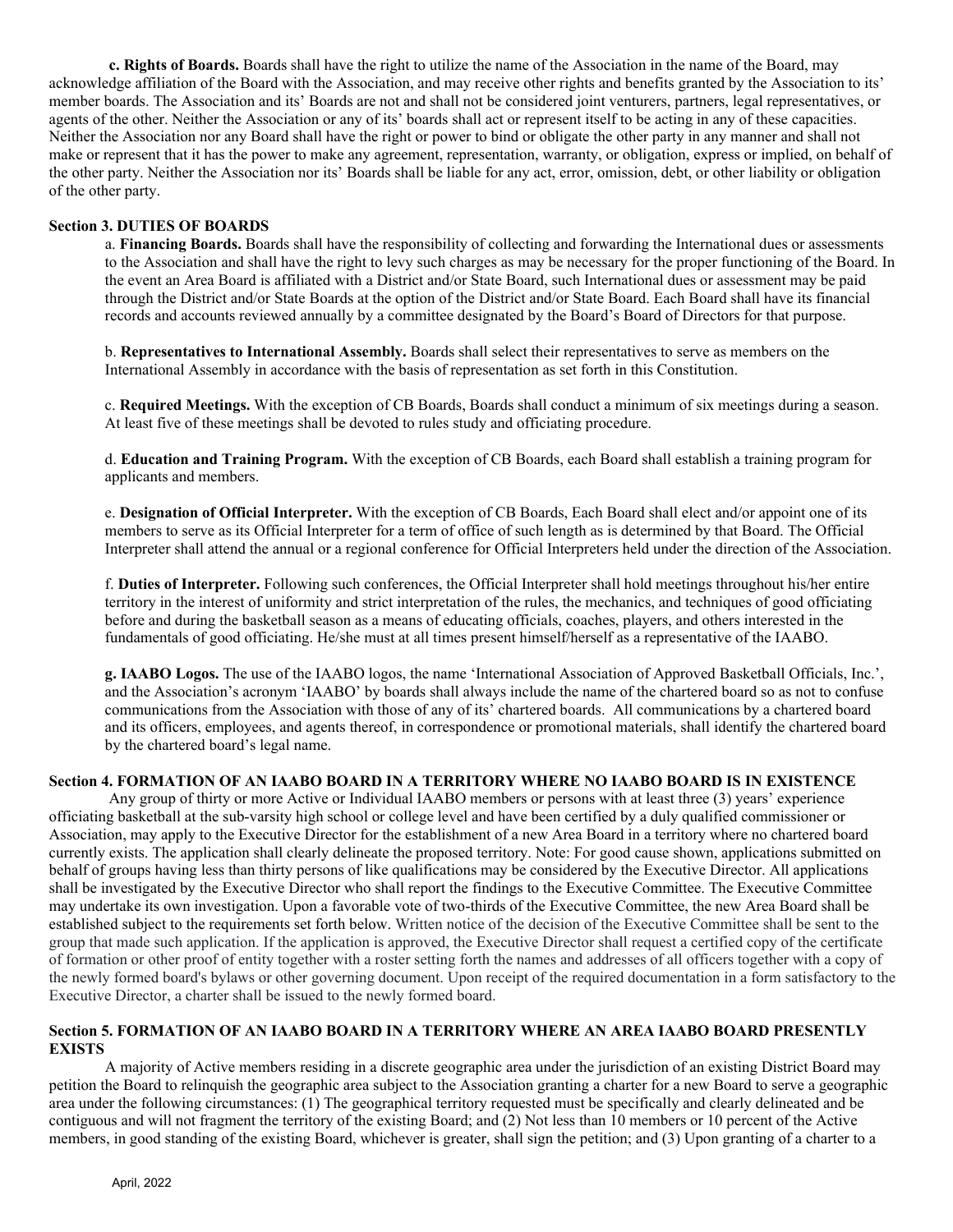new Board as set forth in this Constitution, all members residing within the territory of the new Board shall be entered upon the membership rolls of the new Board which shall then be their Parent Board. Dual membership in the existing Board shall be granted upon request of any member in good standing whose Parent Board membership is transferred as a result of the application of this Section. Petitioners shall include in their petition (a) A specific description of the geographic area for which a charter is requested; (b) A list of names and addresses of all members residing within the geographic area involved; (c) An excerpt from the minutes of the meeting (or a summary of a mail vote) at which a majority of members residing in the geographic area involved approved a petition; (d) A statement that the members executing the petition constitute not less than 10 members or 10 percent of the Active members in good standing of the existing Board, whichever is greater; (e) The name and address of the person to whom notices provided for herein shall be sent; and (f) A statement as to the accuracy of the petition signed by any member of the group of petitioners under oath or affirmation.

 The existing Board will examine the merits of the request and make known its findings to the petitioners and the Executive Director within ninety (90) days of such request. If the existing Board approves such request of the petitioners, petitioners then shall make their request to the Executive Director as in Section 4. If the existing Board disapproves such request of the petitioners, petitioners may apply directly to the Executive Director as in Section 4 except that they shall present a copy of their request to the secretary of the existing Board. The procedure delineated in Article IV; Section 4 of this Constitution shall be followed.

# **Section 6. MERGER OF EXISTING IAABO BOARDS**

When a Chartered Board determines, in accordance with the law of its' jurisdiction, that merger with a contiguous Board is in its' best interest, that Board shall make a formal written request to the Board into which the proposed merger will take place with a copy to the Executive Director. Within ninety days after receipt of the request, the receiving Board shall forward its findings, including a proposed plan of merger, or articles of merger or consolidation as applicable, to the petitioners and the Executive Director. The Executive Director shall forward all documents submitted to the Executive Committee for review and decision at the Executive Committee's next regularly scheduled meeting. If approved by the Executive Committee, and upon completion of the merger or consolidation, the merging Board shall relinquish its charter to the Executive Director. The Executive Director shall issue a revised charter to the receiving Board upon receipt of a certified 'filed' copy of the receiving board's plan of merger or articles of merger or consolidation or other proof of entity.

# **Section 7. DISCIPLINE OF BOARDS**

 The charter of an Area, District or State Board may be withdrawn or suspended for cause by a two-thirds vote of the Executive Committee. Upon the withdrawal or suspension of a Board's charter, the Board shall cease utilizing the name 'International Association of Approved Basketball Officials, Inc.' the acronym 'IAABO', and any and all logos of the Association. A Board issued a charter after June 1, 2021, having less than the minimum number of Active members when its' charter was granted, may have its' charter revoked at the discretion of the Executive Committee. A Board issued a charter prior to June 1, 2021, having less than five Active members may have its' charter revoked at the discretion of the Executive Committee.

#### **Section 8. APPEAL**

 Any Board whose charter has been withdrawn or suspended may appeal such withdrawal or suspension to the Executive Committee.

#### **Section 9. RIGHT OF HEARING**

A Board charged with any offense constituting a violation of the IAABO Constitution or established IAABO Policy may be heard by and through its authorized representative or by written statement in its own defense.

### **Section 10. DISCIPLINE NOTICE**

 When a charter of a Board has been withdrawn or suspended, the Executive Director shall notify all of the members of the Board that such Board is no longer a Chartered Board of this Association.

#### **Section 11. ARBITRATION**

 All chartered Area, District, State, or Collegiate Basketball Officials Boards, and the members thereof, and all Individual Members must submit all claims or controversies affecting the Association or any such Board(s) (except matters covered in Article III, Sections 15-19, and Section 2 of this Article) to arbitration, in accordance with such rules and provisions as may from time to time be promulgated by the Executive Committee. If the Association is a party to the arbitration, then, and in such event, three (3) arbitrators shall be chosen: one by each party and the two arbitrators so selected shall choose a third arbitrator, who shall be engaged by the member or Board initiating the arbitration and serve as the sole arbitrators of the claim or controversy. In all other cases, a single arbitrator shall be chosen by the Executive Committee and engaged by the member or Board instituting the demand for arbitration. In all cases, the decision of the arbitrator(s) shall be final and binding upon all parties and they shall have no recourse to any other tribunal or court. The party demanding arbitration shall deposit with the Association a deposit for costs or a surety bond in an amount to be determined by the Executive Director to cover the Association's anticipated administrative costs and expenses. Such deposit shall be adjusted appropriately in accordance with the award of the arbitrators, who shall determine the allocation of all costs, expenses and fees associated with the arbitration.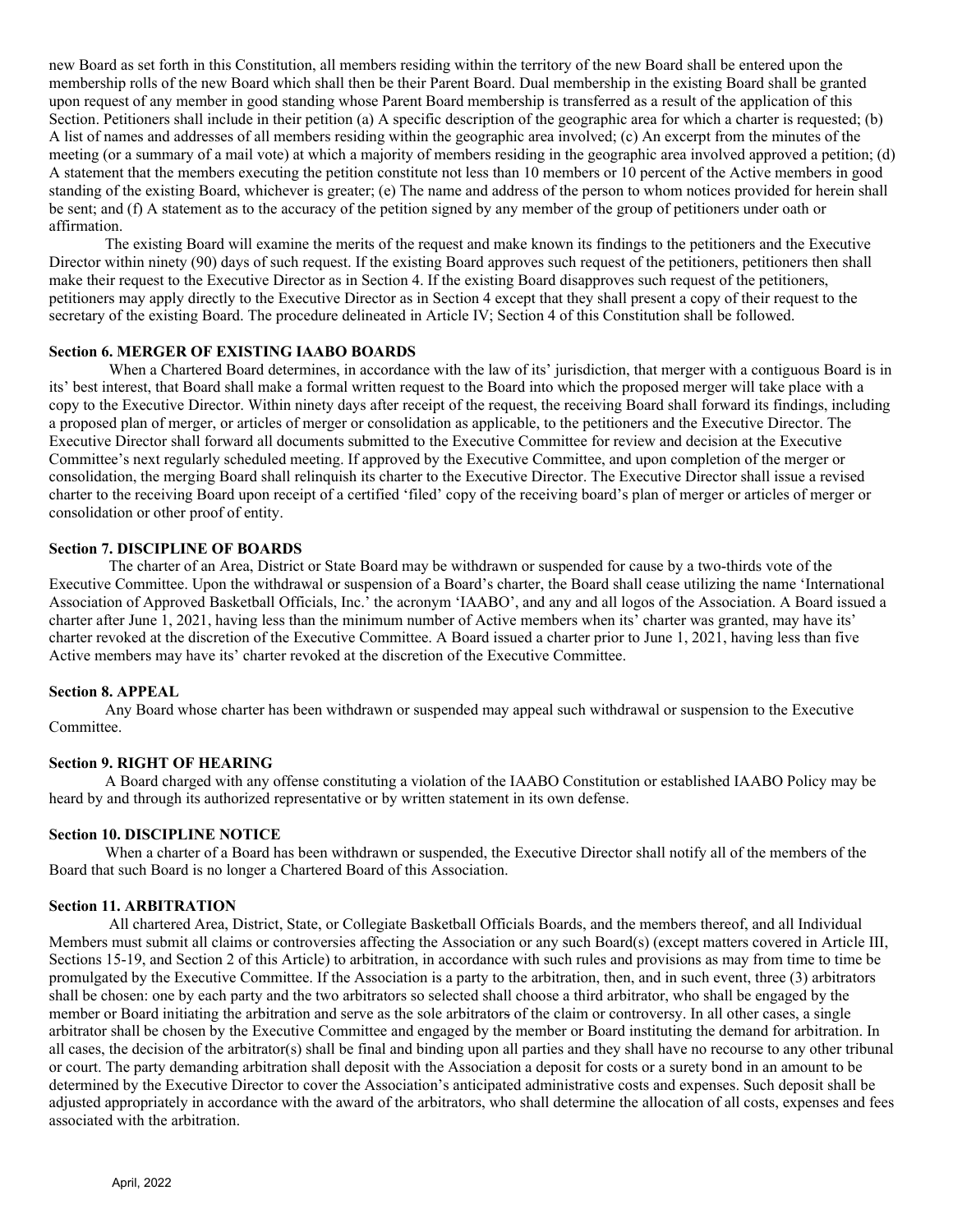# **ARTICLE V—FEES, DUES AND ASSESSMENTS**

### **Section 1. BOARD FEES**

Boards shall determine their own initiation fees and annual membership dues.

## **Section 2. INTERNATIONAL FEE**

 The fees shall be determined by the Executive Committee each year, subject to the approval of the International Assembly. Payment of such fees shall include all membership benefits of the organization for each member. Fees herein shall apply equally to members in the military service.

### **Section 3. REGISTRATION FEES**

 A prospective member shall pay the full registration fees of and to that Board where she/he takes her/his examination for membership.

## **Section 4. SPECIAL MEMBERSHIP FEES**

IAABO Life members, elected by the Association, shall be listed in the Handbook without fees.

## **Section 5. OFFICIAL BOARD LISTS**

 Each Board secretary shall send complete membership lists, addresses, and classifications of the Board's members to the Executive Director of the Association by May 15 of each year. Each name submitted after May 15 shall be subject to a late registration fee as established by the Executive Committee.

### **Section 6. BOARD FEES**

 The charter fee for Boards shall be established by the Executive Committee and is payable upon filing of an application for a charter.

# **ARTICLE VI—INTERNATIONAL ASSEMBLY**

## **Section 1. DELEGATES**

 The International Assembly shall consist of the regularly elected Board representatives, the Officers of the Association, Chairpersons and Assistant Chairpersons of the Standing Committees, the members of the Executive Committee and Past Presidents of the Association, and the Chairperson and members of the Nominating Committee, and whenever appointed, the Chairperson of each Ad Hoc Committee. Board representatives will become official delegates of the International Assembly upon presentation of approved credentials of their selection.

### **Section 2. VOTING**

 Each delegate to the International Assembly shall be entitled to one vote. No delegate to the International Assembly shall be entitled to more than one vote regardless of offices or positions held. Each Area Board of the Association and each State and District Board in the State of Connecticut and the Commonwealth of Pennsylvania shall designate two members as delegates to the International Assembly. Voting by proxy is not permitted.

### **Section 3. TERMS**

 Delegates shall be elected from each Board for a term of one year. Delegates may be selected for successive terms without limitation.

### **Section 4. JURISDICTION**

The International Assembly shall elect the officers and directors of the Association in accordance with this Constitution.

# **ARTICLE VII—MEETINGS**

# **Section 1. ANNUAL, INTERPRETATION AND EXECUTIVE COMMITTEE MEETINGS**

 The Association shall conduct an annual in-person or virtual meetings of the International Assembly and an in-person or virtual educational seminar on dates and at locations as designated by the Executive Committee. In-person or virtual meetings of the Executive Committee shall be held prior to both the annual meeting and educational seminar. In the event of an in-person meeting or educational seminar, information on the date(s), time(s), and location(s) shall be sent by electronic communication and dissemination to all members to their email addresses on file with the Association, or mailed to the member at the member's address as it appears on the records of the Association; and, published in one of the Association's recognized publications for distribution to members at least thirty (30) days prior to the meeting. In the event of virtual meetings, information on how members may access the meeting remotely or online shall be sent by electronic communication and dissemination to all members to their email addresses on file with the Association or mailed to the member at the member's address as it appears on the records of the Association; and, published in one of the Association's recognized publications for distribution to members at least thirty (30) days prior to the virtual meeting. Committee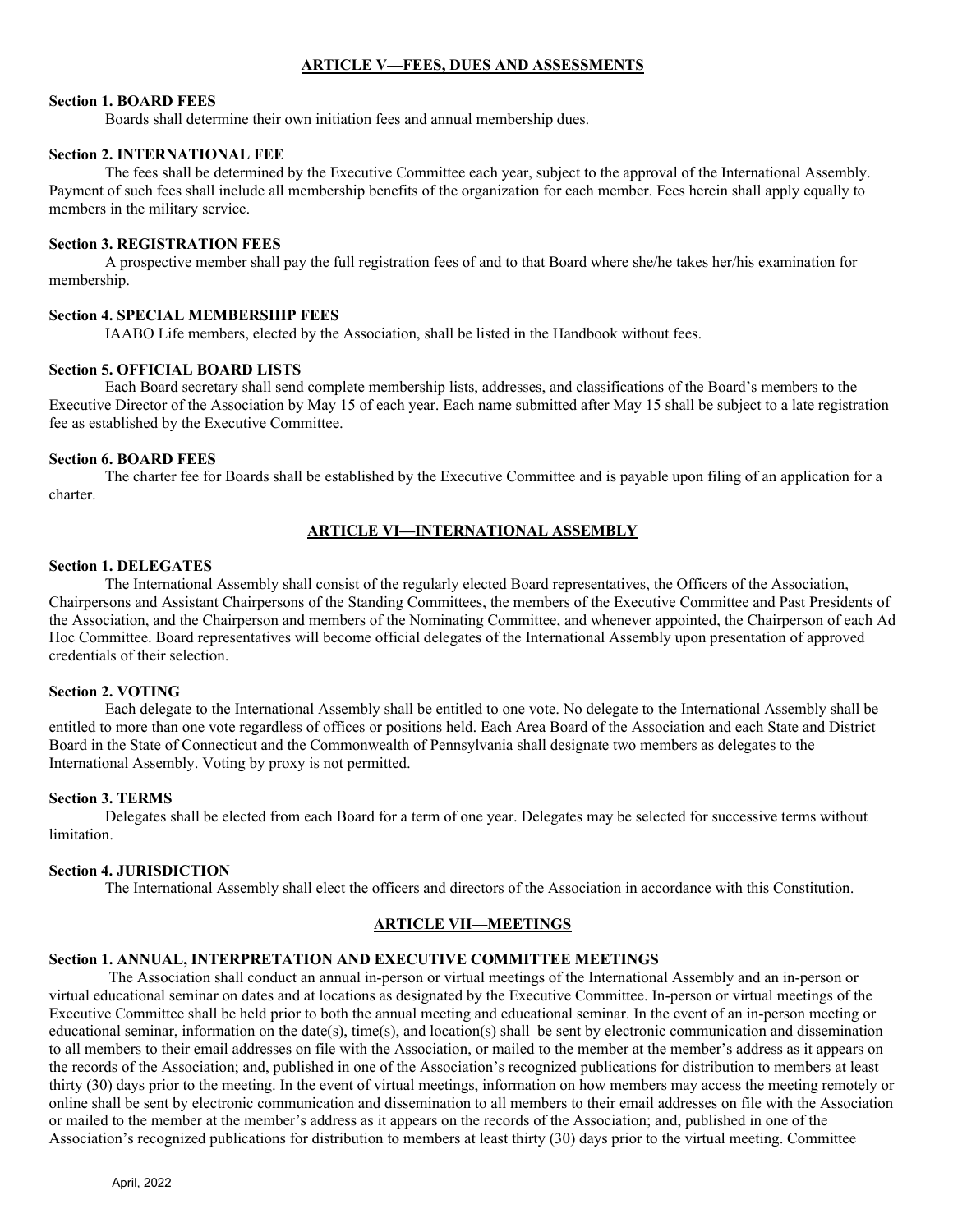reports of the standing committees shall be made available to board secretaries on the Association's web site at least thirty (30) days prior to the meeting of the International Assembly.

### **Section 2. SPECIAL MEETINGS**

 In addition to the above meetings, the President and/or a majority of the members of the Executive Committee may call special meetings of the International Assembly and/or the Executive Committee at times and places to be determined by the executive director. The Executive Committee may hold a meeting by telephone conference call, video conferencing, or other electronic communication, subject to the quorum requirements set out in this Constitution. Minutes of such meetings shall be recorded, and any action taken by vote shall reflect that it was done in a manner in which all participants could simultaneously hear each other or shall reflect that it was done via e-mail and record the participants. Any action taken in a meeting held by electronic communication shall be reported by the President at the next regular Executive Committee meeting. The minutes of a meeting held via e-mail communication shall consist of a hard copy print out of the e-mail transmissions on the subject of the meeting and shall be reported by the president at the next regular Executive Committee meeting.

## **Section 3. ORDER OF BUSINESS**

 The Order of Business and the Agenda for the annual meeting and interpretation meeting shall be prepared by the Executive Director, following consultation with the President, and with the approval of the Executive Committee.

## **Section 4. QUORUM**

 A quorum for the transaction of business of the Executive Committee shall be one-half of the voting members of the Executive Committee. A quorum for the transaction of business of the International Assembly shall be seventy-five (75) duly certified and eligible delegates.

## **Section 5. EXPENSES**

 Approved expenses of those members who have been duly authorized to attend meetings of the Executive Committee, or to otherwise travel on Executive Committee business shall be paid in accordance with the established policies of the Association. The Chairperson and Assistant Chairperson of each standing committee shall be paid expenses to the meeting of their respective committee in conjunction with the annual meeting of the International Assembly and other meetings of the committee as scheduled with the approval of the President and/or Executive Committee.

# **ARTICLE VIII—OFFICERS**

# **Section 1. TITLES**

 The Officers of this Association shall be as follows: President Vice-President/Treasurer President-Elect/Secretary Past President

# **Section 2. DUTIES OF PRESIDENT**

 The President shall preside at all meetings of the Association, the International Assembly, and the Executive Committee, and shall appoint all committees and shall supervise the activity thereof. The chairperson of such committees shall be currently members of or former delegates of the Association.

# **Section 3. DUTIES OF PRESIDENT-ELECT/SECRETARY**

 In case of absence or disqualification of the President, the President-Elect/Secretary shall assume the duties of the President. He or she shall supervise the keeping of minutes of the meetings of the Executive Committee and International Assembly in cooperation with the Executive Director.

### **Section 4. DUTIES OF VICE-PRESIDENT/TREASURER**

 In case of absence or disqualification of both the President and President-Elect/Secretary, the Vice-President/Treasurer shall assume the duties of the President. He or she shall serve as the financial officer of the Association in cooperation with the Executive Director.

# **Section 5. DUTIES OF PAST PRESIDENT**

The Past President shall perform such duties as may from time to time be prescribed by the Executive Committee.

# **Section 6. TERM OF OFFICE**

 The term of office of the President shall be for one (1) year. The term of office of the President-Elect/Secretary shall be for one (1) year. The term of office of the Vice-President/Treasurer shall be for one (1) year. The term of office of the Past President shall be for one (1) year. The President shall serve as Past President at the conclusion of his or her one (1) year term. The President-Elect/Secretary shall serve as President at the conclusion of his or her one (1) year term. The Vice-President/Treasurer shall serve as President-Elect/Secretary at the conclusion of his or her one (1) year term.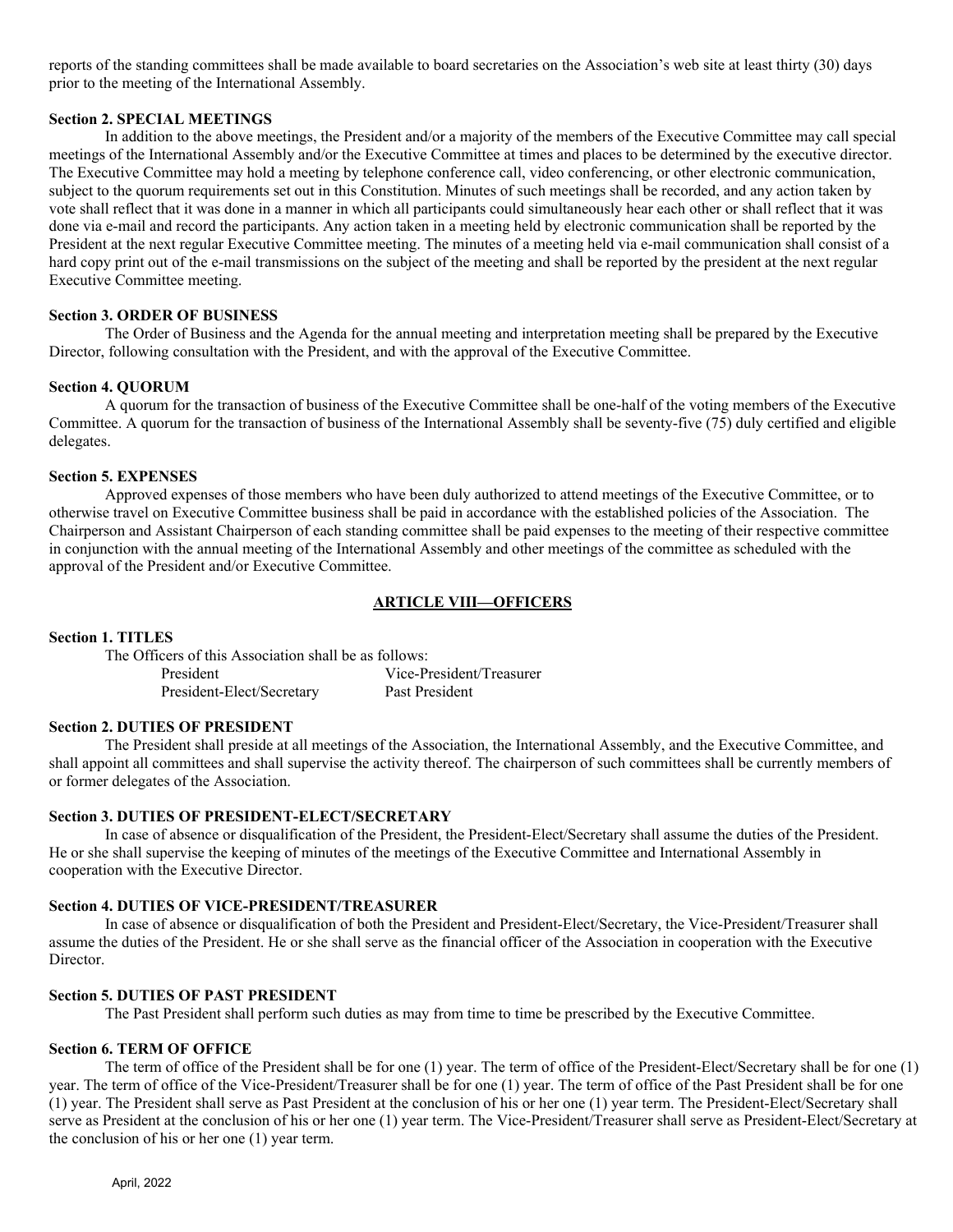## **Section 7. NOMINATION**

 At least ninety (90) days before each annual meeting, the President shall appoint a Nominating Committee composed of five (5) delegates to the International Assembly, at least one of whom shall be a Past President, and cause the Nominating Committee roster to be published in the next issue of one of the Association's publications. At the annual meeting, the Nominating Committee shall report a list of nominees for the elective offices. Additional nominations may be made from the floor by any accredited delegate to the International Assembly. Any member holding an elected office must vacate or otherwise resign his/her present office before accepting another elected office.

## **Section 8. ELECTION**

 Election of officers shall take place at the annual meeting of the Association and newly-elected officers shall take office immediately before adjournment of such meeting. If there shall be more than one nominee for any office, a written ballot shall be taken for that office. When delegates at an annual meeting elect someone to fill an office that has been vacated by resignation or other reason occurring prior to the completion of the term, such election shall be for the period of the original unexpired term.

# **Section 9. VACANCY**

 The Executive Committee shall have the power to fill a vacancy in any office, except President, between annual meetings. When the Executive Committee makes an appointment to fill a vacancy, such appointment will be until the first annual meeting following such appointment. In case there is a vacancy in the Office of President, the President-Elect/Secretary shall become President.

## **Section 10. ELIGIBILITY OF OFFICERS**

Only members who are or have been delegates to the International Assembly shall be eligible for election as Officers.

## **Section 11. HONORARY OFFICERS**

 In addition to the officers listed herein, there shall also be the offices of Honorary President and Honorary Executive Director. The nominee(s) for each of these offices shall be recommended by the Executive Committee to the Nominating Committee in accordance with the procedure on nomination that the Executive Committee shall establish for this purpose. The selectee to each office by the Nominating Committee shall serve for a one-year term and may succeed themselves if recommended for same by the Executive Committee and re-appointed by the Nominating Committee.

# **ARTICLE IX—EXECUTIVE COMMITTEE**

# **Section 1. MEMBERS OF EXECUTIVE COMMITTEE**

 The business and affairs of the Association shall be managed under the direction of a board of directors hereinafter known and referred to as the Executive Committee. The Executive Committee shall consist of sixteen (16) Directors (hereinafter referred to as "Director" or "member of the Executive Committee") as follows: the officers of the Association together with twelve (12) Directors elected in accordance with Section 2 of this Article. Only delegates or former delegates to the International Assembly shall be eligible for election to the Executive Committee. Four (4) Directors shall be elected at each annual meeting to serve three (3) year terms. Directors may succeed themselves subject to the limitations set forth in Section 2 of this Article. All former Past Presidents shall be honorary non-voting members of the Executive Committee and serve in an advisory capacity. Expenses will be paid only if such member is the chairperson of a standing committee and/or his or her presence is required at the meeting.

# **Section 2. QUALIFICATIONS**

 In addition to the officers, twelve (12) members of the Association shall be elected to the Executive Committee, subject to the requirements set forth in Section 1 of this Article as follows: (1) One (1) member from each of the ten (10) geographical regions set forth below shall be elected; (2) Two 'At Large Members' who do not reside within any of the ten (10) geographic regions shall be elected. Any member of the Executive Committee not in attendance at two consecutive meetings of the Executive Committee without cause shall be replaced by election at the next meeting of the International Assembly.

The geographic regions are as follows:

- 1. State of New York
- 2. Commonwealth of Massachusetts
- 3. State of New Jersey
- 4. Commonwealths of Pennsylvania and Virginia
- 5. State of Colorado
- 6. States of New Hampshire and Vermont
- 7. State of Maryland (except Montgomery County)
- 8. State of Connecticut
- 9. All Provinces and Territories of Canada
- 10. State of Maine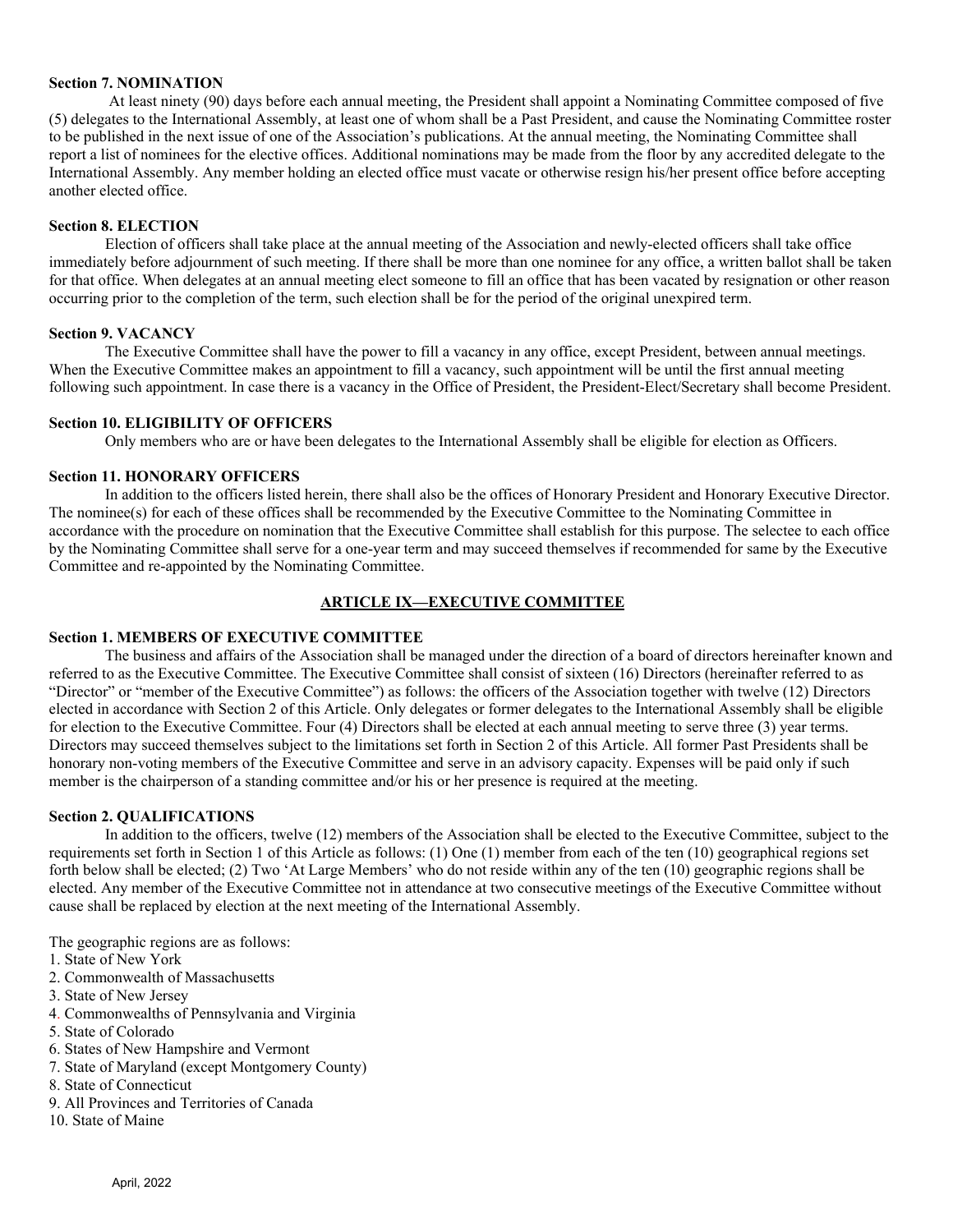## **Section 3. INTERIM AUTHORITY**

 All powers of the Association may be exercised by or under authority of the Executive Committee except that it shall have no power to amend this Constitution. A mail vote may be utilized by the Executive Committee to transact necessary business between meetings thereof. When such action is necessary, any member of the Executive Committee may submit such proposition as may be in order, through the Executive Director, to all members of the Executive Committee. Two-thirds of the members of the Executive Committee must register their votes in which case the action of two-thirds of the members of the Executive Committee so voting by mail is the action of the Executive Committee. Meetings of the Executive Committee may be conducted by means of a telephone conference, video conference, or other communications equipment, provided that all persons participating in the meeting can hear each other at the same time.

## **Section 4. FINANCIAL AUTHORITY**

 The financial administration of the Association shall be vested in the Executive Committee, which shall submit full reports thereof through the Executive Director. No financial obligations shall be incurred by any officer or committee except as may be authorized by the International Assembly or the Executive Committee.

## **Section 5. HANDBOOK**

 The Executive Committee shall cause to be published annually a Handbook of the Association which shall include the names and addresses of the officers and members of the Executive Committee, the committees of the Association, the officers and members of Boards, and the Individual members, the Constitution, the Manual of Basketball Officiating, the Basketball Rules, and such other material as the Executive Committee may deem necessary and advisable.

## **Section 6. EXECUTIVE DIRECTOR**

 Upon a two-thirds vote of the entire membership of the Executive Committee, the Executive Committee shall employ an Executive Director who shall be charged with the administration and executive management of the affairs of the Association, subject to review by the Executive Committee. The Executive Committee shall fix the compensation and determine the responsibilities and duties of the Executive Director in accordance with this Constitution and Policy Manual. The terms of employment shall be confirmed by a written contract. In the event of a vacancy in the position of Executive Director, the President shall forthwith appoint an ad hoc search committee to make recommendations to the Executive Committee for filling the vacancy. The Executive Committee may employ such other persons as may be required to properly conduct the business of the Association. The Executive Director shall serve as General Administrator of the Association, attend all meetings of the Executive Committee and the General Assembly and act as secretary thereof, serve as an ex-officio member of all committees of the Association, maintain records and files relative to all financial and business activities of the Association; collect all membership dues; receive and disburse funds of the Association; maintain membership records; render such reports as shall be required by the officers and Executive Committee; fulfill all duties in accordance with the applicable employment agreement; and, perform all other usual and necessary functions to administer and manage Association business and further the purposes expressed in this Constitution.

### **Section 7. OFFICIAL UNIFORM**

 The Executive Committee shall establish the official uniform of the Association and establish rules regarding its production, sale, and use.

# **ARTICLE X—COMMITTEES**

# **Section 1. STANDING COMMITTEES**

The following shall be the standing committees of the Association:

- 1. Budget & Finance
- 2. Board Relations & Policy
- 3. Constitution
- 4. Life Membership
- 5. Membership Development
- 6. Rules Examination
- 7. Officials Education & Development
- 8. Women's Coordinating

### **Section 2. COMMITTEE ORGANIZATION**

 Except for the Life Membership Committee, there shall be a chairperson and assistant chairperson of each standing committee, as well as a member of the Executive Committee to serve in a liaison capacity. The Life Membership Committee shall consist of a chairperson, assistant chairperson, five (5) Past Presidents of different geographic regions as defined herein, all appointed by the President, as well as a member of the Executive Committee to serve in an advisory capacity.

### **Section 3. OTHER COMMITTEES**

 The President shall have the authority to appoint such other committees as shall be necessary for the conduct of the business of the Association.